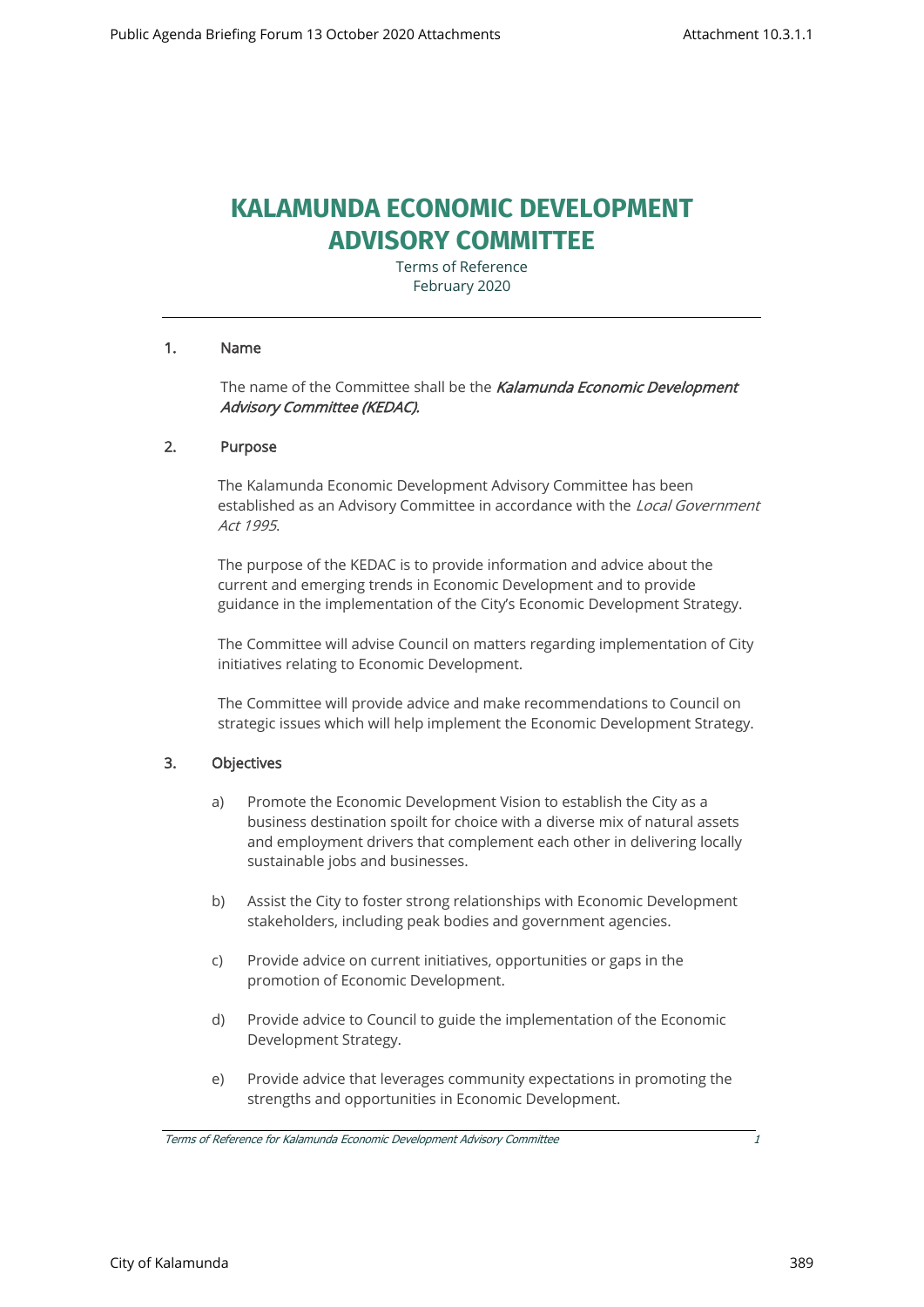- f) Provides a forum for sharing information relating to Economic Development opportunities within the City.
- g) Provide advice and give consideration of how Economic Development can be integrated and aligned in other key informing City Strategies and Plans.

## 4. Councils Strategic Alignment

Kalamunda Advancing Strategic Community Plan to 2027

OBJECTIVE 1.3 - To support the active participation of local communities.

OBJECTIVE 3.3 - To develop and enhance the City's economy

OBJECTIVE 4.2 - To proactively engage and partner for the benefit of community

#### 5. Membership

#### 5.1 Qualification to be a Member

Members must be able to demonstrate skills, knowledge, experience and a strong interest in Economic Development.

#### 5.2 No. of Members

The committee shall consist of up to 14 members comprising:

- i. Up to two Elected Members including either the Mayor or Deputy Mayor plus one other.
- ii. Up to two small to medium enterprise operators within the City of Kalamunda.
- iii. One aboriginal business operator within the City of Kalamunda.
- iv. Up to three industry representatives from within the City of Kalamunda with at least one representing either the Freight and logistics, manufacturing and/or construction sectors.
- v. Up to two members representing economic or business organisations operating within the City of Kalamunda
- vi. A representative from the Kalamunda Chamber of Commerce

#### 5.3 Deputy Members

All Council members shall have an appointed Deputy who is to attend meetings in the absence of a member.

All other members may have a deputy delegate appointed if required.

# 5.4 Term of Appointment

Terms of Reference for Kalamunda Economic Development Advisory Committee 2

City of Kalamunda 390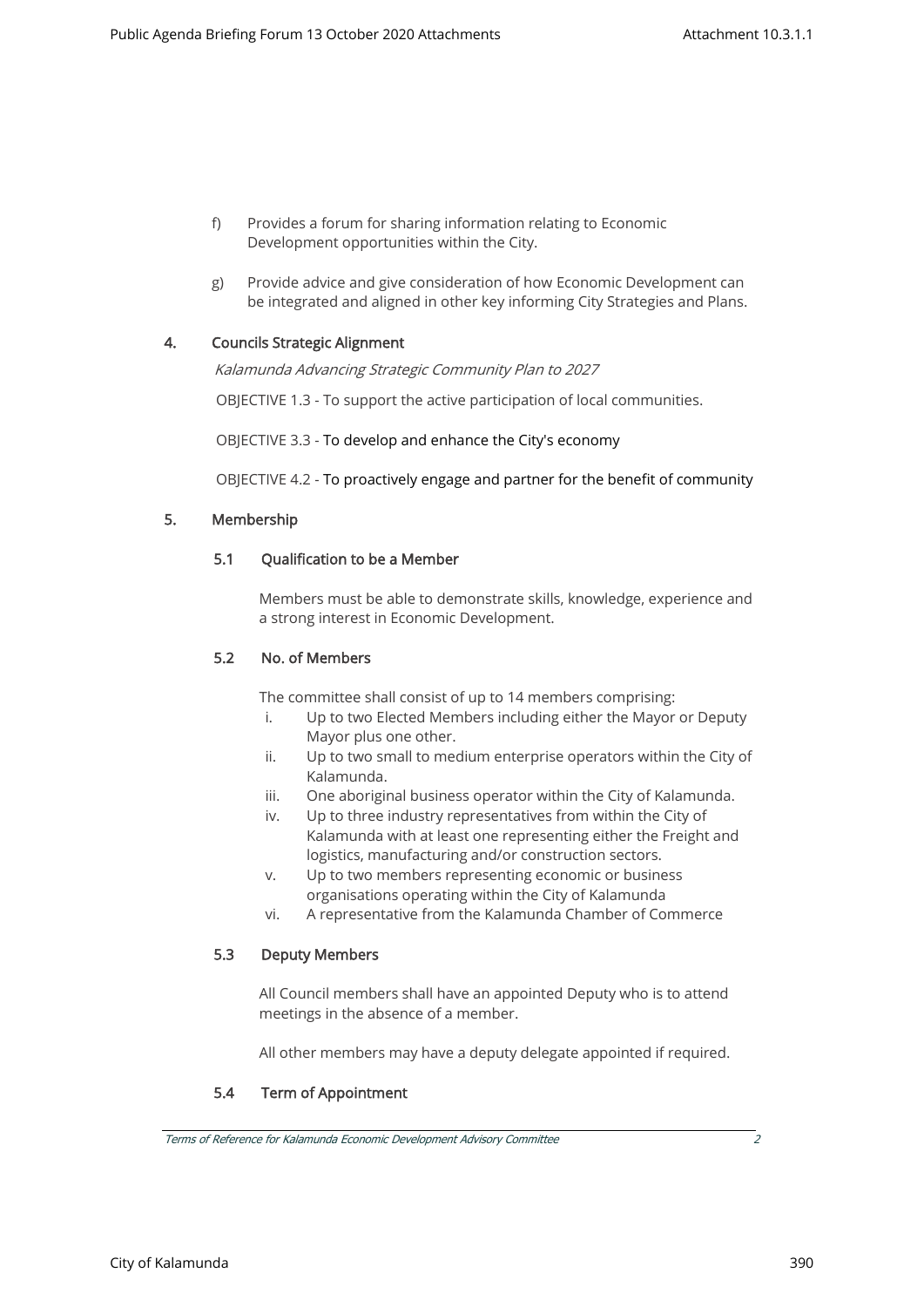Appointment is for up to two years and members are eligible for reappointment following the Council Ordinary Election.

#### 5.5 Resignation or Termination of Membership

- i. Membership will be reviewed should a member miss three consecutive meetings without approved leave of absence and the Committee may choose to recommend to Council that the member is removed.
- ii. A committee member may resign from membership of the committee by giving the Chief Executive Officer or the committee's presiding member written notice of the resignation.

#### 6. Election of Presiding Member and Deputy Presiding Member

- a) The Committee shall elect a Presiding Member and Deputy Presiding member to oversee the chairing of the committee.
- b) The election of the Presiding Member and Deputy Presiding Member will be conducting in accordance with the provisions of the Local Government Act 1995.

#### 7. Meetings

a) Conduct of Meetings

All meetings will be conducted in accordance with the provisions of the Local Government Act 1995 and the City's Standing Orders Local Law and the City of Kalamunda Code of Conduct.

b) Inductions

All Members will be required to attend an induction which will be held prior to the first meeting of a committee following a Council election.

c) Scheduling of Ordinary Meetings

The Committee shall meet at least quarterly and can increase the frequency of meetings if required and in consultation with the City to ensure resources are available. Meetings should be held on a regular date and time to be determined by the committee.

d) Special or Extra Meetings and Working Groups

Terms of Reference for Kalamunda Economic Development Advisory Committee 3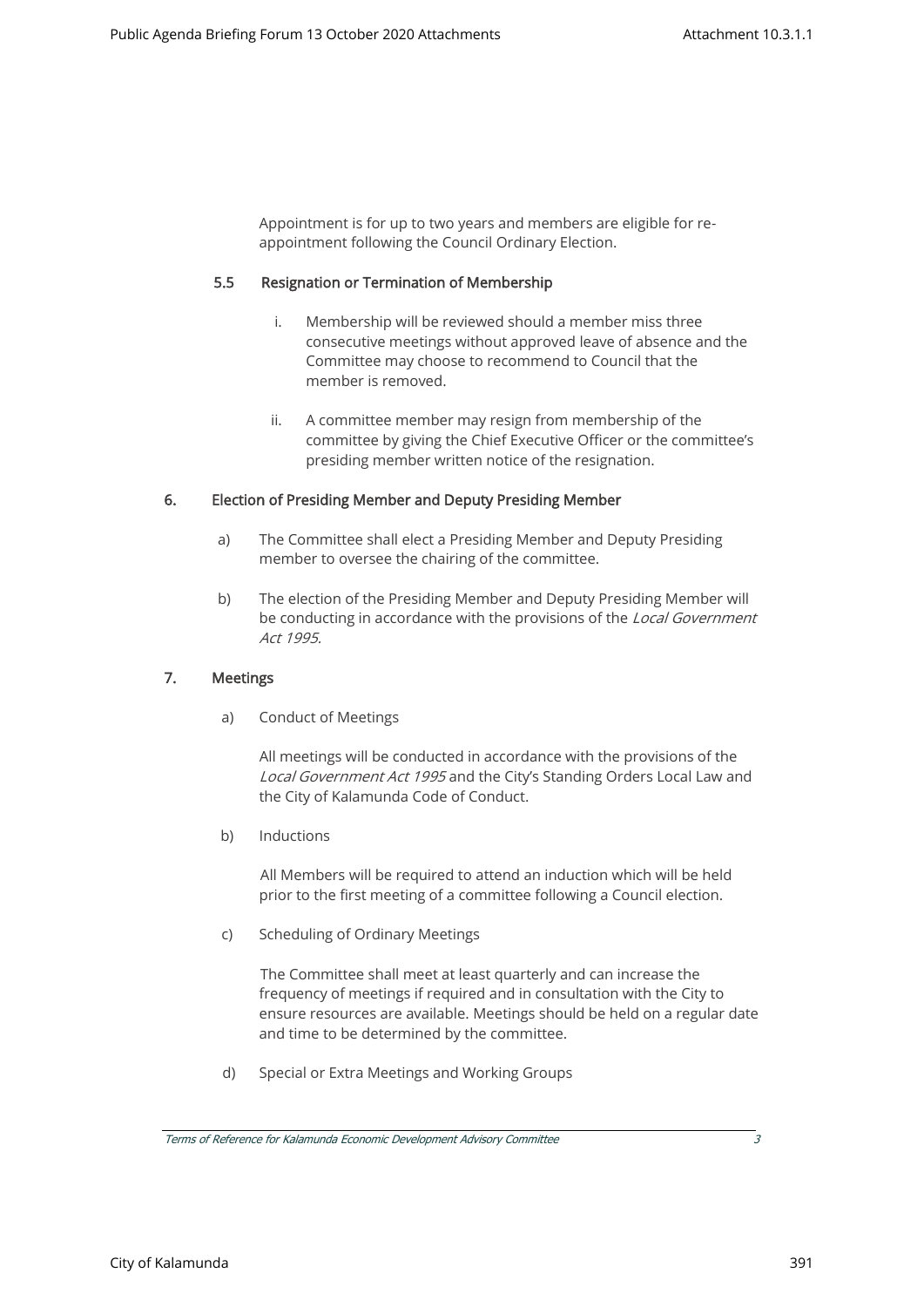A Special or extra meeting can be called by: -

- i. A majority decision of the Committee
- ii. The presiding member of the Committee
- iii. By at least  $1/3^{rd}$  of the members of the Committee

A Committee may also choose to form working groups from its membership or to second others with specific skills for undertaking specific tasks required by the Committee in consultation with the City to ensure resources can be made available.

e) Quorum

A quorum shall consist of at least one half of the appointed members. If a quorum is not achieved the meeting can progress informally, with minutes prepared in accordance with established processes.

f) Disclosure of Interests

All Committee Members are required to disclose any financial, proximity or impartiality interests they may have in any matter to be discussed at the meeting.

g) Voting

Each appointed member present shall have one (1) vote. In the event of a tied vote, the Presiding Member is to cast a second vote.

City of Kalamunda Officers supporting the Committee do not have voting rights.

- h) Agendas and Minutes
	- i. Agendas and Minutes will be administered by the Chief Executive Officer or their delegate.
	- ii. A City of Kalamunda Officer will be appointed by the Chief Executive Officer as the Secretary to the Committee.
	- iii. A call for agenda items and notices of meetings will be distributed electronically by the Secretary 10 working days prior to each meeting. Members are to submit any agenda items within 2 working days.
	- iv. A draft Agenda will be sent electronically to the Presiding Member 8 working days prior to committee meeting for sign off.
	- v. The City and the Presiding Member may choose to meet to discuss agenda items prior to finalising an agenda.

Terms of Reference for Kalamunda Economic Development Advisory Committee 4